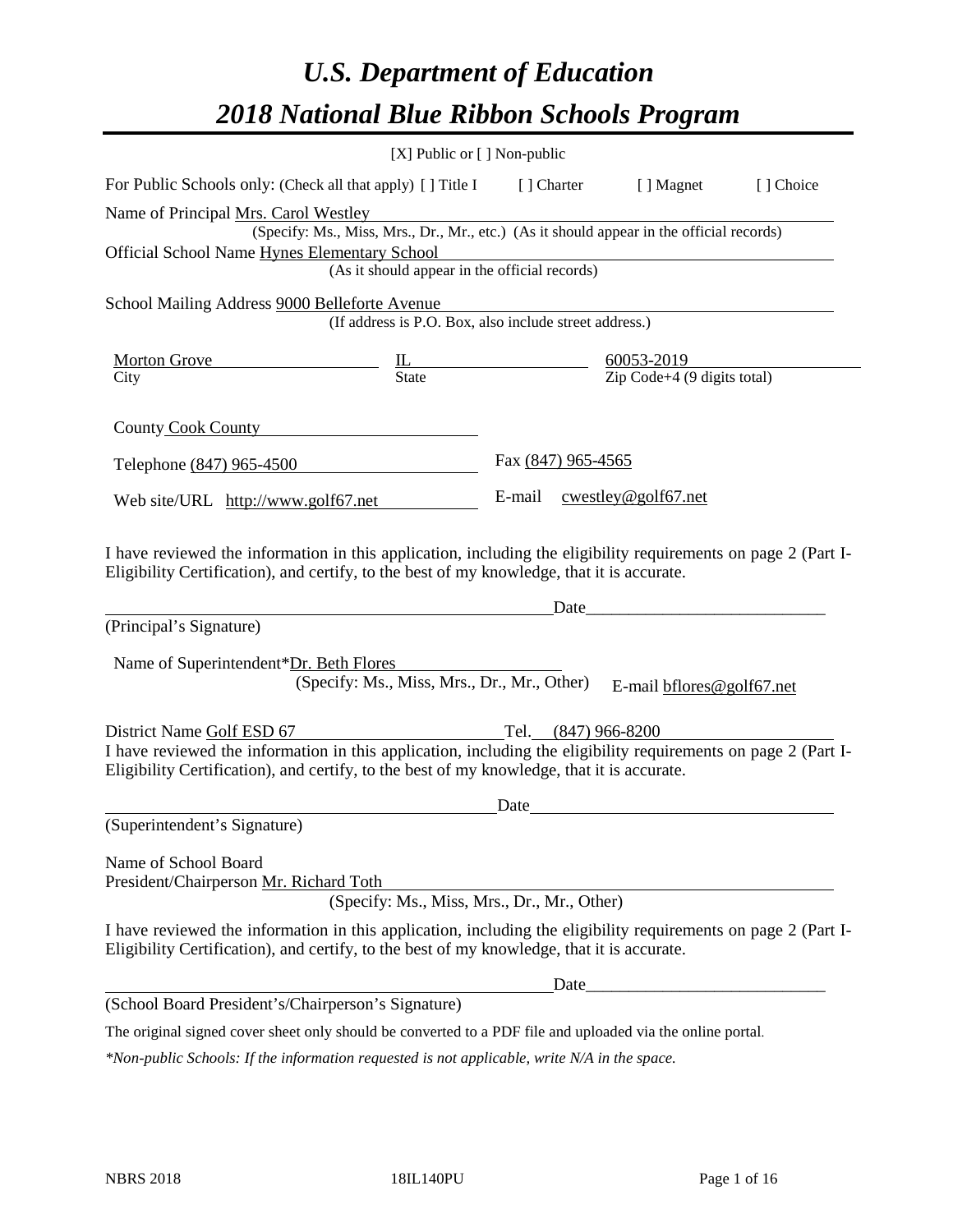The signatures on the first page of this application (cover page) certify that each of the statements below, concerning the school's eligibility and compliance with U.S. Department of Education and National Blue Ribbon Schools requirements, are true and correct.

- 1. The school configuration includes one or more of grades K-12. (Schools on the same campus with one principal, even a K-12 school, must apply as an entire school.)
- 2. All nominated public schools must meet the state's performance targets in reading (or English language arts) and mathematics and other academic indicators (i.e., attendance rate and graduation rate), for the all students group and all subgroups, including having participation rates of at least 95 percent using the most recent accountability results available for nomination.
- 3. To meet final eligibility, all nominated public schools must be certified by states prior to September 2018 in order to meet all eligibility requirements. Any status appeals must be resolved at least two weeks before the awards ceremony for the school to receive the award.
- 4. If the school includes grades 7 or higher, the school must have foreign language as a part of its curriculum.
- 5. The school has been in existence for five full years, that is, from at least September 2012 and each tested grade must have been part of the school for the past three years.
- 6. The nominated school has not received the National Blue Ribbon Schools award in the past five years: 2013, 2014, 2015, 2016, or 2017.
- 7. The nominated school has no history of testing irregularities, nor have charges of irregularities been brought against the school at the time of nomination. The U.S. Department of Education reserves the right to disqualify a school's application and/or rescind a school's award if irregularities are later discovered and proven by the state.
- 8. The nominated school has not been identified by the state as "persistently dangerous" within the last two years.
- 9. The nominated school or district is not refusing Office of Civil Rights (OCR) access to information necessary to investigate a civil rights complaint or to conduct a district-wide compliance review.
- 10. The OCR has not issued a violation letter of findings to the school district concluding that the nominated school or the district as a whole has violated one or more of the civil rights statutes. A violation letter of findings will not be considered outstanding if OCR has accepted a corrective action plan from the district to remedy the violation.
- 11. The U.S. Department of Justice does not have a pending suit alleging that the nominated school or the school district as a whole has violated one or more of the civil rights statutes or the Constitution's equal protection clause.
- 12. There are no findings of violations of the Individuals with Disabilities Education Act in a U.S. Department of Education monitoring report that apply to the school or school district in question; or if there are such findings, the state or district has corrected, or agreed to correct, the findings.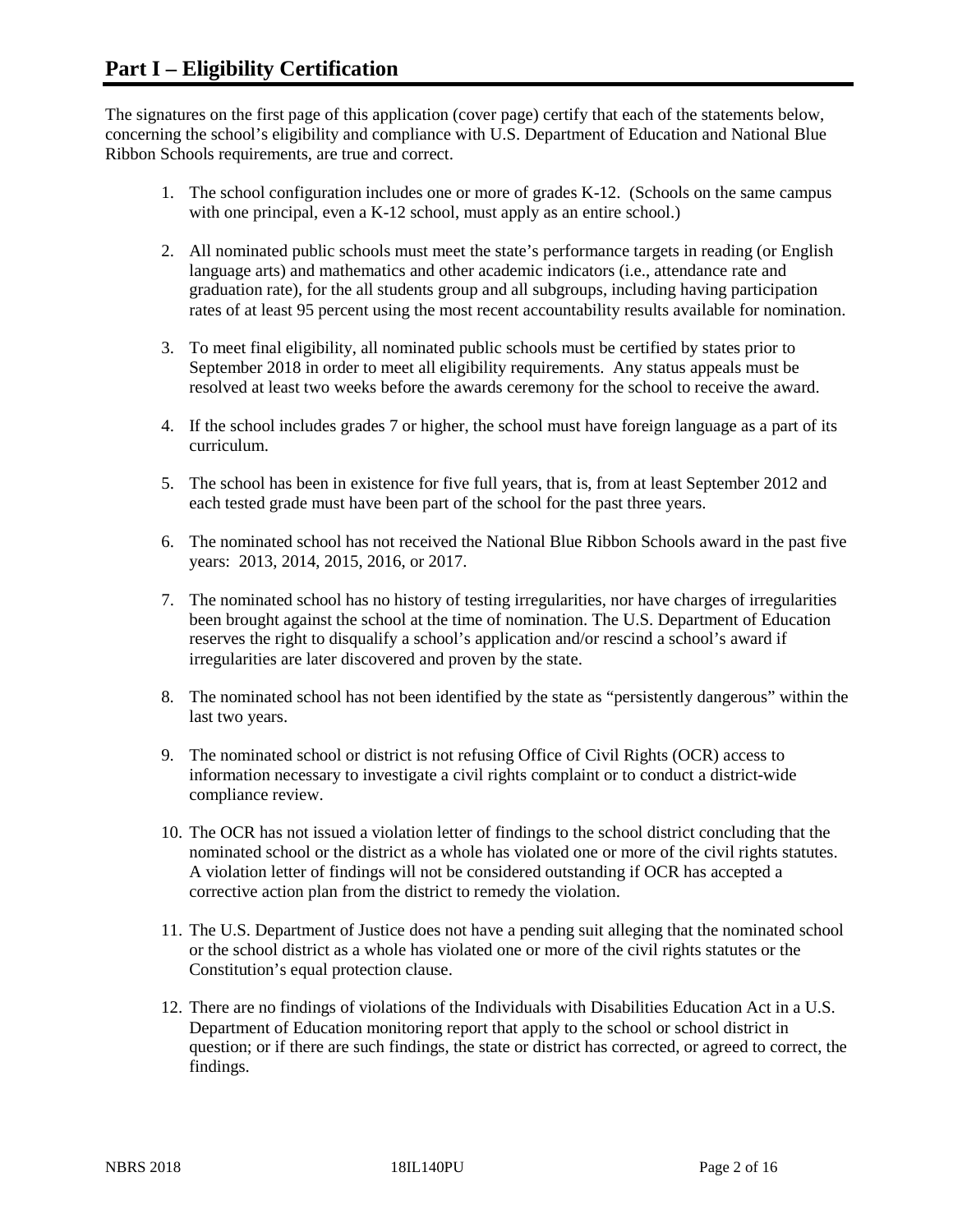#### **Data should be provided for the most recent school year (2017-2018) unless otherwise stated.**

#### **DISTRICT**

1. Number of schools in the district  $1$  Elementary schools (includes K-8) (per district designation): 1 Middle/Junior high schools 0 High schools 0 K-12 schools

2 TOTAL

**SCHOOL** (To be completed by all schools)

2. Category that best describes the area where the school is located:

[] Urban or large central city [X] Suburban [] Rural or small city/town

3. Number of students as of October 1, 2017 enrolled at each grade level or its equivalent in applying school:

| Grade                           | # of         | # of Females | <b>Grade Total</b> |
|---------------------------------|--------------|--------------|--------------------|
|                                 | <b>Males</b> |              |                    |
| <b>PreK</b>                     | 20           | 15           | 35                 |
| K                               | 31           | 34           | 65                 |
| 1                               | 40           | 35           | 75                 |
| 2                               | 34           | 25           | 59                 |
| 3                               | 39           | 30           | 69                 |
| 4                               | 39           | 37           | 76                 |
| 5                               | 0            | 0            | 0                  |
| 6                               | 0            | 0            | 0                  |
| 7                               | 0            | 0            | 0                  |
| 8                               | 0            | 0            | 0                  |
| 9                               | 0            | 0            | 0                  |
| 10                              | 0            | 0            | 0                  |
| 11                              | 0            | 0            | 0                  |
| 12 or higher                    | 0            | 0            | 0                  |
| <b>Total</b><br><b>Students</b> | 203          | 176          | 379                |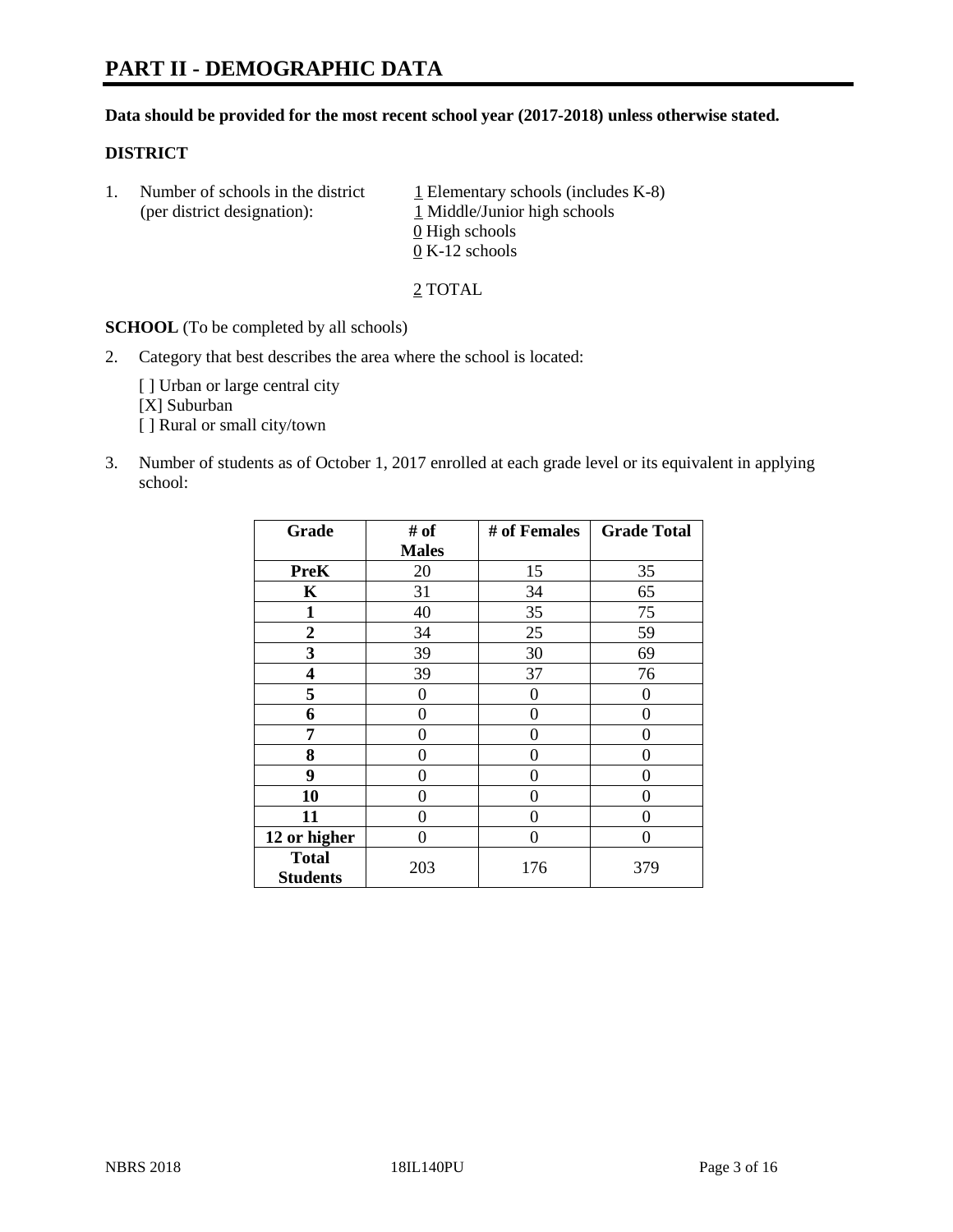the school: 38 % Asian

4. Racial/ethnic composition of  $\qquad 0\%$  American Indian or Alaska Native 2 % Black or African American 10 % Hispanic or Latino 2 % Native Hawaiian or Other Pacific Islander 45 % White 3 % Two or more races **100 % Total**

(Only these seven standard categories should be used to report the racial/ethnic composition of your school. The Final Guidance on Maintaining, Collecting, and Reporting Racial and Ethnic Data to the U.S. Department of Education published in the October 19, 2007 *Federal Register* provides definitions for each of the seven categories.)

5. Student turnover, or mobility rate, during the 2016 – 2017 school year: 2%

If the mobility rate is above 15%, please explain.

This rate should be calculated using the grid below. The answer to (6) is the mobility rate.

| <b>Steps For Determining Mobility Rate</b>         | Answer |
|----------------------------------------------------|--------|
| $(1)$ Number of students who transferred to        |        |
| the school after October 1, 2016 until the         |        |
| end of the 2016-2017 school year                   |        |
| (2) Number of students who transferred             |        |
| <i>from</i> the school after October 1, 2016 until |        |
| the end of the 2016-2017 school year               |        |
| (3) Total of all transferred students [sum of      |        |
| rows $(1)$ and $(2)$ ]                             |        |
| (4) Total number of students in the school as      |        |
| of October 1, 2016                                 | 374    |
| $(5)$ Total transferred students in row $(3)$      |        |
| divided by total students in row (4)               | 0.02   |
| $(6)$ Amount in row $(5)$ multiplied by 100        | 2      |

6. English Language Learners (ELL) in the school:  $21\%$ 

80 Total number ELL

Specify each non-English language represented in the school (separate languages by commas): English, Spanish, Greek, Assyrian, Romanian, Urdu, Gujarati, Malayalam, Bengali, Telugu, Polish, Slovak, Korean, Arabic, Hindi, Mandarin, Turkish, Vietnamese, Russian

7. Students eligible for free/reduced-priced meals: 26 % Total number students who qualify: 97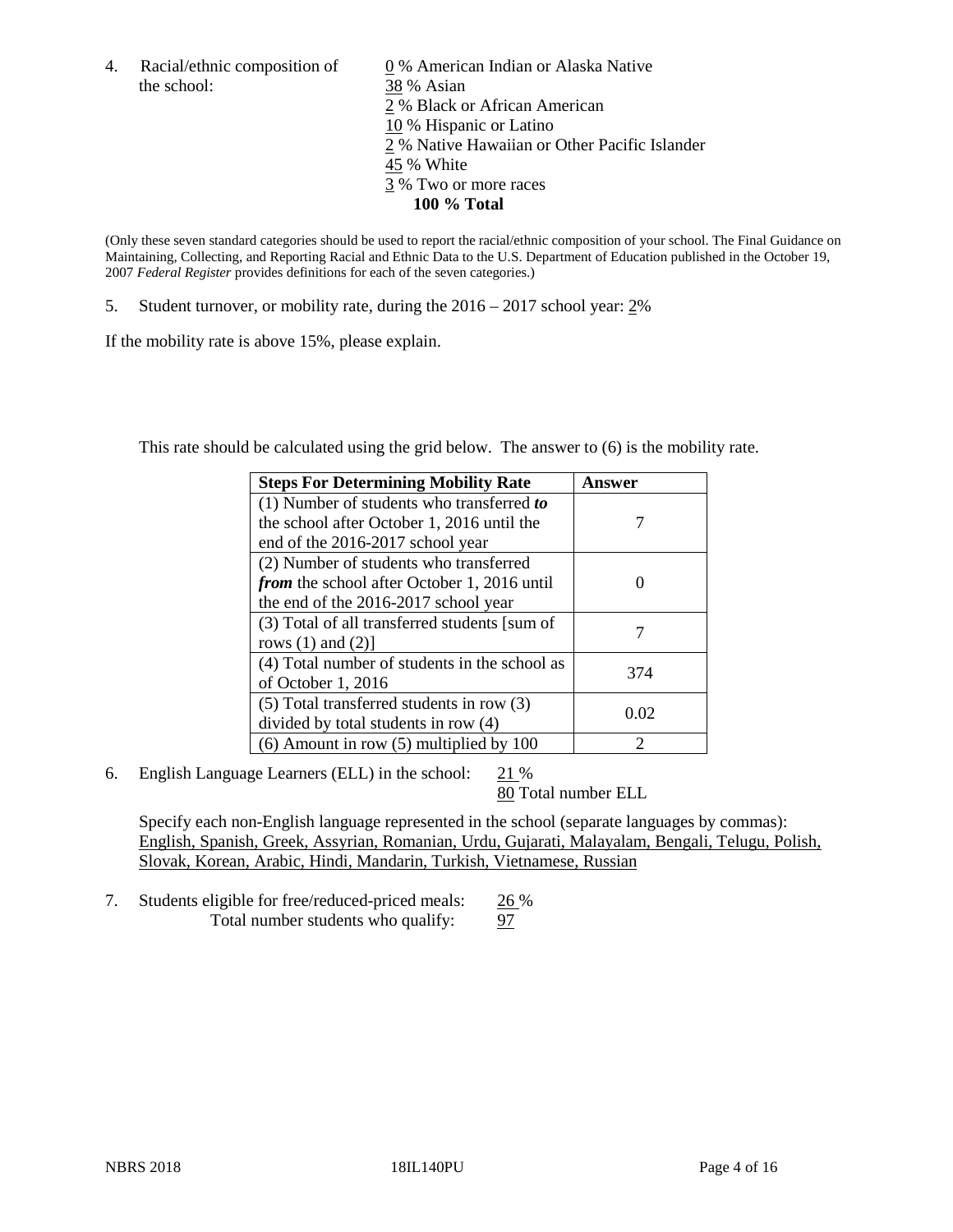58 Total number of students served

Indicate below the number of students with disabilities according to conditions designated in the Individuals with Disabilities Education Act. Do not add additional conditions. It is possible that students may be classified in more than one condition.

| 3 Autism                   | 0 Multiple Disabilities                 |
|----------------------------|-----------------------------------------|
| 0 Deafness                 | 0 Orthopedic Impairment                 |
| 0 Deaf-Blindness           | 3 Other Health Impaired                 |
| 22 Developmentally Delayed | 7 Specific Learning Disability          |
| 0 Emotional Disturbance    | 23 Speech or Language Impairment        |
| 1 Hearing Impairment       | 0 Traumatic Brain Injury                |
| 1 Intellectual Disability  | 1 Visual Impairment Including Blindness |

- 9. Number of years the principal has been in her/his position at this school: 15
- 10. Use Full-Time Equivalents (FTEs), rounded to nearest whole numeral, to indicate the number of school staff in each of the categories below:

|                                                                                                                                                                                                                                | <b>Number of Staff</b> |
|--------------------------------------------------------------------------------------------------------------------------------------------------------------------------------------------------------------------------------|------------------------|
| Administrators                                                                                                                                                                                                                 | 4                      |
| Classroom teachers including those<br>teaching high school specialty<br>subjects, e.g., third grade teacher,<br>history teacher, algebra teacher.                                                                              | 17                     |
| Resource teachers/specialists/coaches<br>e.g., reading specialist, science coach,<br>special education teacher, technology<br>specialist, art teacher, etc.                                                                    | 6                      |
| Paraprofessionals under the<br>supervision of a professional<br>supporting single, group, or classroom<br>students.                                                                                                            | 7                      |
| Student support personnel<br>e.g., guidance counselors, behavior<br>interventionists, mental/physical<br>health service providers,<br>psychologists, family engagement<br>liaisons, career/college attainment<br>coaches, etc. | 3                      |

11. Average student-classroom teacher ratio, that is, the number of students in the school divided by the FTE of classroom teachers, e.g.,  $22:1$  22:1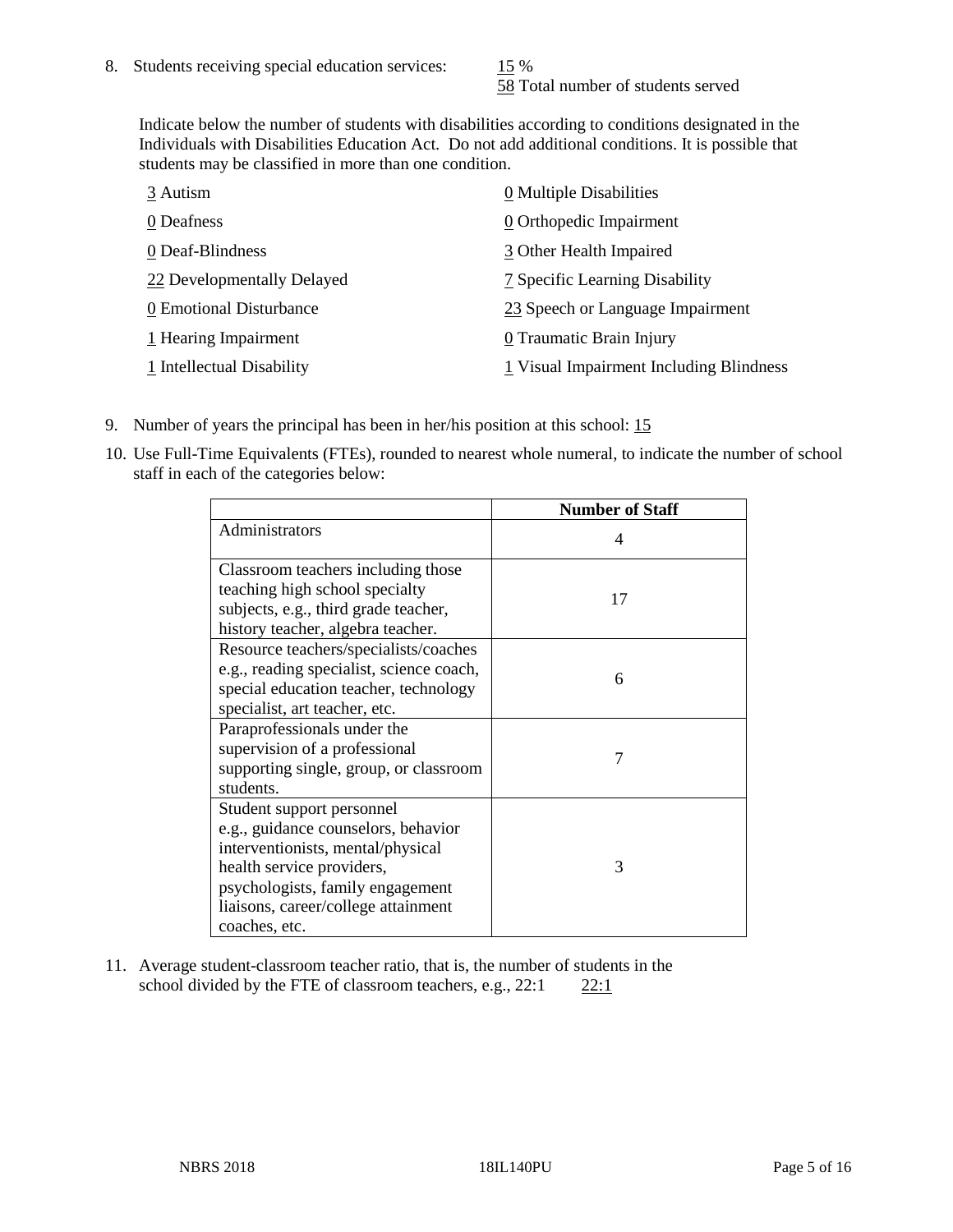12. Show daily student attendance rates. Only high schools need to supply yearly graduation rates.

| <b>Required Information</b> | 2016-2017 | $2015 - 2016$ | 2014-2015 | 2013-2014 | 2012-2013 |
|-----------------------------|-----------|---------------|-----------|-----------|-----------|
| Daily student attendance    | 96%       | 95%           | 92%       | 94%       | 95%       |
| High school graduation rate | 0%        | 0%            | 0%        | 9%        | 0%        |

#### 13. **For high schools only, that is, schools ending in grade 12 or higher.**

Show percentages to indicate the post-secondary status of students who graduated in Spring 2017.

| <b>Post-Secondary Status</b>                  |              |
|-----------------------------------------------|--------------|
| Graduating class size                         |              |
| Enrolled in a 4-year college or university    | 0%           |
| Enrolled in a community college               | 0%           |
| Enrolled in career/technical training program | 0%           |
| Found employment                              | 0%           |
| Joined the military or other public service   | 0%           |
| Other                                         | $\gamma_{0}$ |

14. Indicate whether your school has previously received a National Blue Ribbon Schools award. Yes No X

If yes, select the year in which your school received the award.

15. In a couple of sentences, provide the school's mission or vision statement.

Hynes Elementary School believes in an inclusive environment, that promotes equality, values diversity and enhances learning and a social environment in which the rights and dignity of all its staff and students are respected.

16. **For public schools only**, if the school is a magnet, charter, or choice school, explain how students are chosen to attend.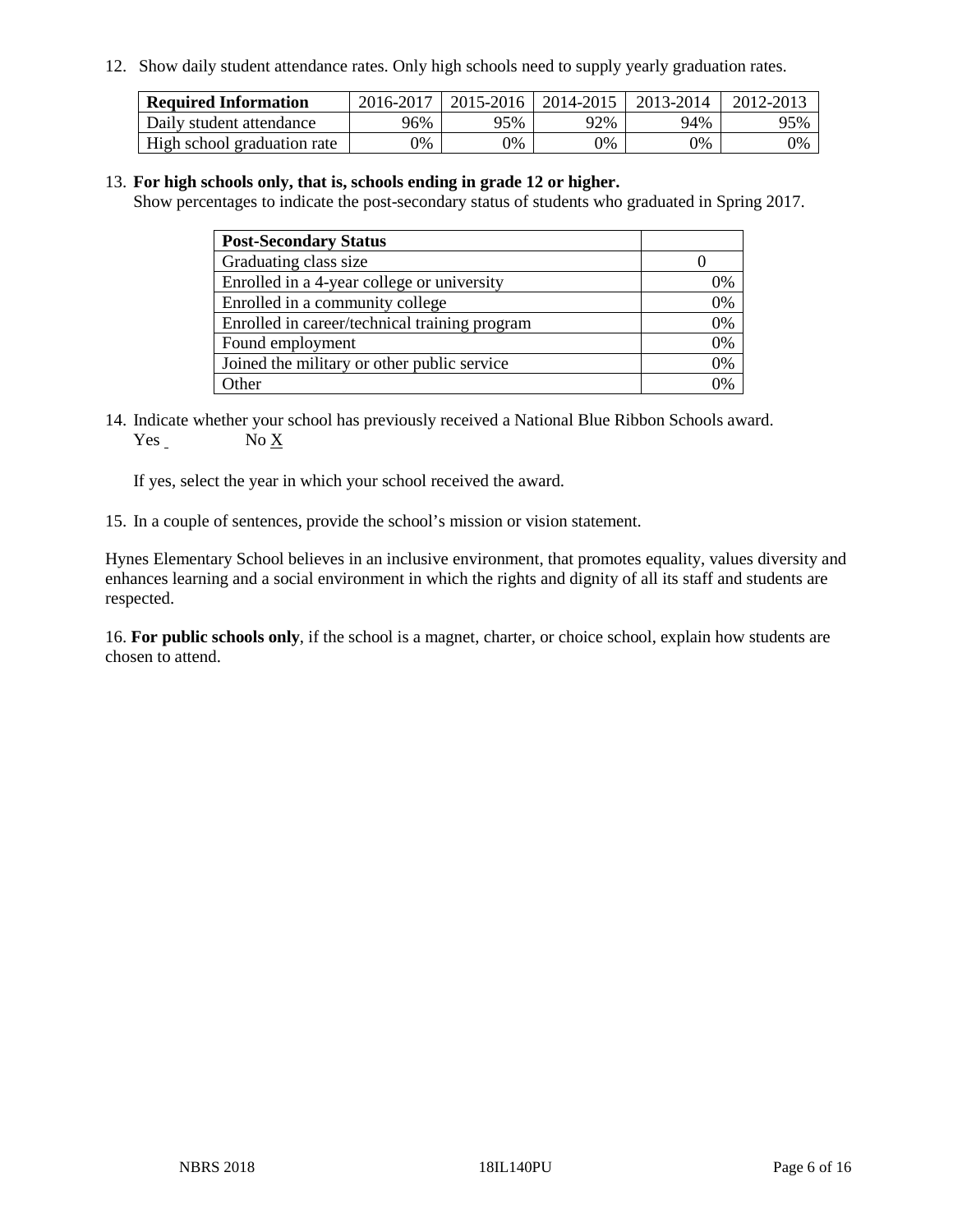# **PART III – SUMMARY**

Hynes Elementary School is located in the Village of Morton Grove, Illinois, thirteen miles north of downtown Chicago. It is one of two schools that make up Golf School District 67. Hynes enrolls approximately 379 students in Pre-Kindergarten through fourth grade who reside in Morton Grove and Niles. The Hynes community is culturally diverse mirroring the neighboring districts in Niles Township. More than nineteen languages are represented at Hynes with 15% of students coming from households who speak a second language. Approximately 25.6 % of students are on free or reduced lunch and the school participates in the National School Lunch Program.

Hynes Elementary School was built in 1957 as a result of population growth in the district and is named after former district teacher, principal and superintendent Irene E. Hynes. Through the years, students, staff, and parents have enjoyed a genuine partnership that has resulted in a positive environment in which to learn and grow. Through stability in school leadership, there has been a continued focus on cultivating and maintaining relationships. Hynes administrators, teachers and support staff demonstrate commitment and consistency as they work together as one team. There is an overall culture of respect and trust for students and staff which has been key in shaping the traditions and milestones that Hynes continues to celebrate.

The traditions at Hynes are grounded in the school's value of supporting and educating the whole child. Showcasing student work in academic areas brings our families together as partners. Family literacy nights have been held to encourage parents and students to not only read together, but also to provide parents with strategies and resources to support their children at home. The annual Science Expo is an opportunity for students to work through the scientific process to solve a problem. Parents enjoy an evening of viewing students' projects and engaging in student demonstrations and dialogue around a specific topic. Physical Education teachers take the lead in coordinating the annual "Jump Rope for Heart", "Field Day", and Wellness Fairs. These activities are essential as we promote health and wellness as an important component of educating the whole child. Fine Arts is showcased throughout each year as the general music classes, chorus and band perform for their families. The administration and staff strive to meet the social emotional needs of every child. To that end, each year, staff members facilitate the "Rainbows" program which helps children grieve and grow after the loss of a family member. Additionally, it is a priority to promote kindness and unity through "Unity Day" and "The Great Kindness Challenge."

In August 2014, Golf School District 67 entered into a ten-year Intergovernmental Agreement with Niles Township High School District 219 referred to as Classrooms First Collaborative (CFC). Skokie- Morton Grove Elementary District 69 had entered into this agreement with District 219 in 2013. The three districts' Boards of Education have committed to achieving agreed upon goals over the next ten-year period of their agreement. These goals include establishing a guaranteed and viable curriculum assessment program through an aligned K-12 scope and sequence in STEM and literacy, using data to monitor student growth and achievement to identify need for academic interventions and enrichments as early as possible, redirecting resources to classroom instruction and services that support students to be ready for high school and college, developing parent/school partnerships by inviting, supporting, and encouraging parents to become active participants in their children's education, and expanding teachers' instructional capacity by providing all school employees with the skills to help students succeed.

Hynes teachers participate in extensive professional development opportunities in STEM related subjects and literacy provided by content area specialists. These specialists are employed by District 219 but are solely dedicated to the CFC initiative. Three Hynes teachers serve as STEM leaders and three Hynes teachers serve as literacy leaders. Meetings are held throughout the year with STEM and literacy leaders from District 69 to research and evaluate curricular resources and plan engaging, high quality lessons for their students. Leaders then share their knowledge with their grade level team members.

Hynes administration and staff believe in developing parent/school partnerships by inviting, supporting, and encouraging parents to become active participants in their children's education. Kids Can Code evening sessions are held throughout the year that allows an adult family member to learn alongside their child about the skill development taking place in STEM areas including the basics of coding and engineering design.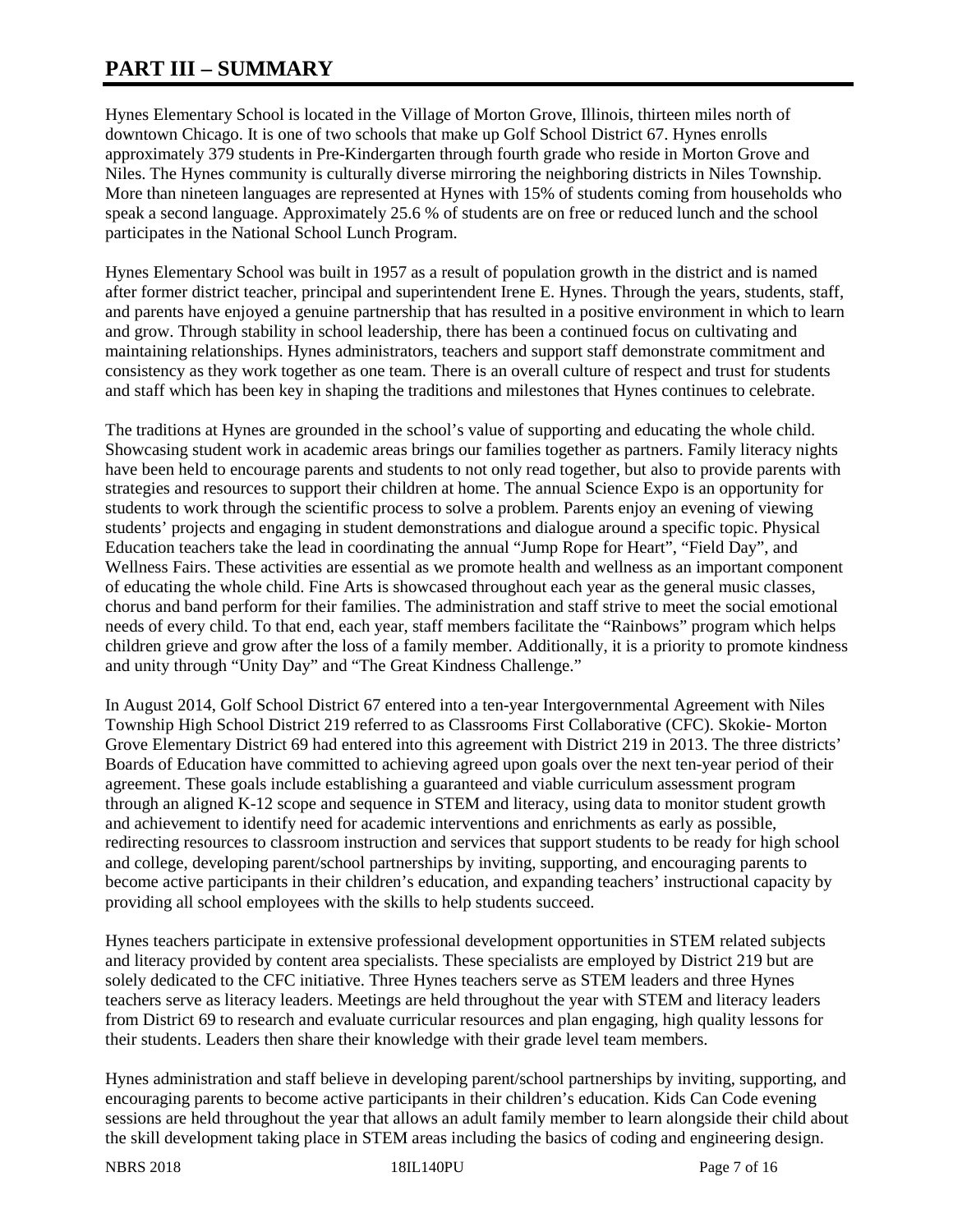Kids Can Engineer evening sessions were also held at Hynes for students and an adult family member where they designed and tested an arcade game or a balloon race car.

As a result of the collaborative partnership with our High School District 219 and Skokie/Morton Groves School District 69, Hynes Elementary School students are benefiting from a rigorous, high quality curriculum taught by teachers who engage in continuous professional development by content area experts. Parent partnership opportunities have increased and provide additional support for students and their parents.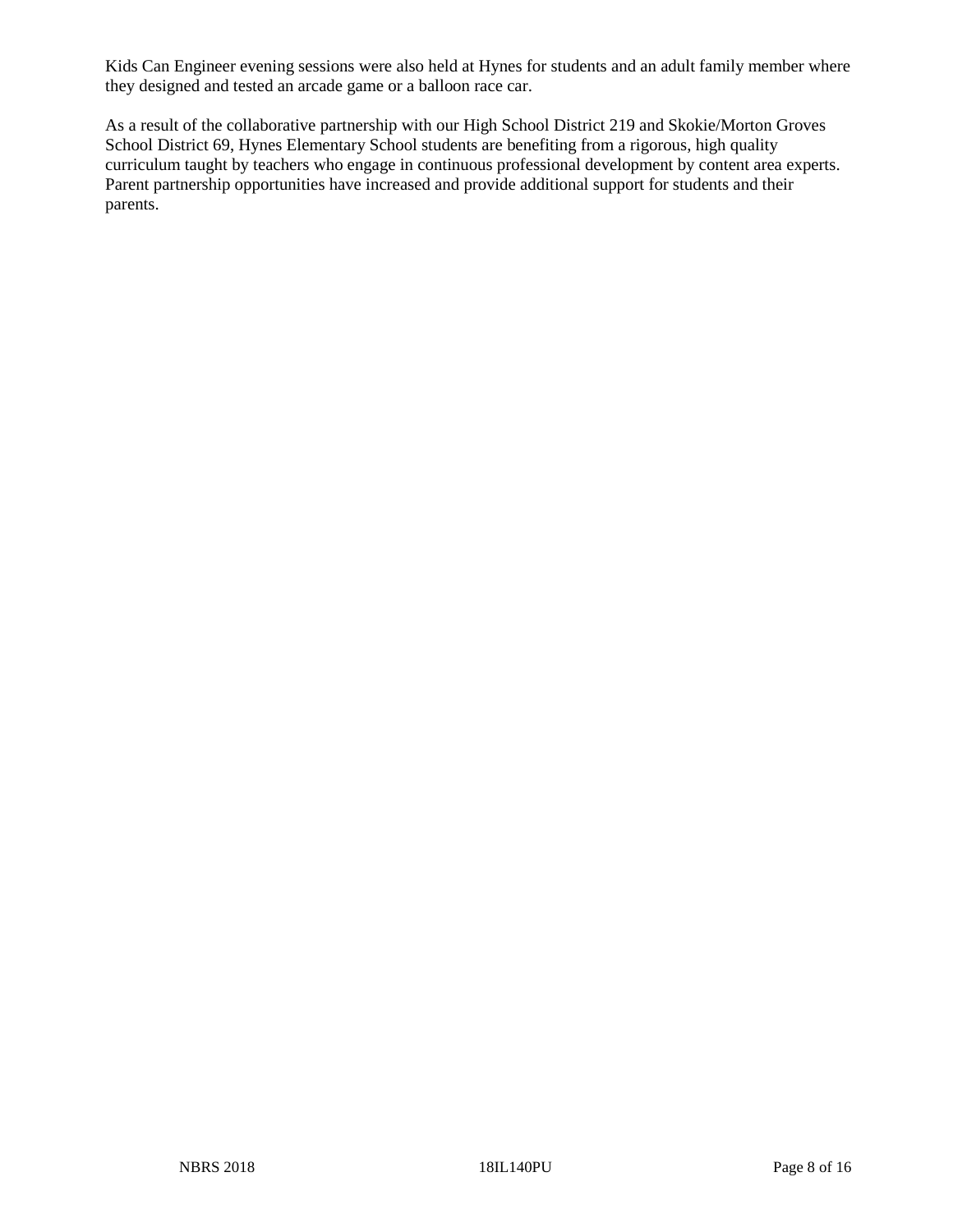### **1. Core Curriculum:**

Teachers utilize a balanced literacy approach to guide their teaching. During the 2016/2017 school year, Literacy leaders worked to build their knowledge through facilitated professional development. As part of this work, they presented to groups of teachers, to strengthen their own leadership skills. We believe that it is important to understand in depth what the Common Core State Standards ask of our students. All K-4 teachers are using Jan Richardson's model of guided reading, a differentiated reading instruction model that is designed to meet the needs of the range of learners in the classroom. They use "The Next Steps Forward in Guided Reading" by Jan Richardson as a resource to implement guided reading in the classroom. Guided reading is a differentiated reading instruction model that is designed to meet the individual needs of the range of learners in the classrooms.

Teachers continue to investigate evidence-based instructional practices in literacy instruction, review current instructional practices and materials for alignment to CCSS and determine if these practices and materials should continue in the curriculum. Grade level common assessments are being developed to include in the overall balanced assessment plan.

Writer's Workshop is a framework for writing instruction that aligns with Common Core State Standards. The Workshop model includes a predictable pattern of mini-lesson, independent writing, conferencing, and sharing. During the mini-lesson, the teacher models a specific writing strategy or technique. These short lessons are teacher-led, and typically utilize a "mentor text", or piece of exemplary writing. The exemplary writing may be from a book, article, teacher-written, or student-written. It is carefully selected to illustrate the strategy or technique which is the lesson for the day. A mini-lesson takes less than 20 minutes. Students are then given time to write independently, to practice this strategy or technique to enhance their writing. The students may be reviewing a piece they have already written to identify that technique in their own writing or be asked to work that technique into an existing piece. Sometimes the students will be starting a new piece.

While students are writing independently, the teacher engages in conferences with individuals or small groups. This allows the teacher to differentiate, either reteaching skills or introducing something new for which students may be ready.

Finally, students have the opportunity to share their writing in a variety of ways. This reinforces the idea that we write for an audience and our writing needs to clearly communicate our ideas.

Eureka Math is used in grades PreK – 4 and provides students with opportunities to solve rigorous problem sets using varied strategies such as tape diagrams, arrays and place value charts. Students not only learn the process for solving a problem, they also understand why that process works. Our math curriculum builds students' knowledge logically and thoroughly to help them achieve deep understanding. The alignment of content and strategies positions students to master the levels of application, synthesis and evaluation found with the Illinois Math Standards.

Our science curriculum focuses on having students learn concepts and content specific information within the context of solving problems and engineering solutions. Science units are based on situations and problems that all of our students can relate to and understand. Our curriculum is driven by the Next Generation Science Standards, whose main focus is on developing students' ability to understand and explain the scientific world around them.

Hynes teachers use various strategies during social studies instruction including, teaching concepts and skills, teaching with inquiry, asking good questions, and teaching with cooperative learning groups. There is always a literacy-social studies connection to improve text comprehension and to help students make sense of what they read. Leveled trade books are used to examine multiple perspectives. Technology is integrated to enhance lessons and engage students. Democratic values are taught through the school rules, and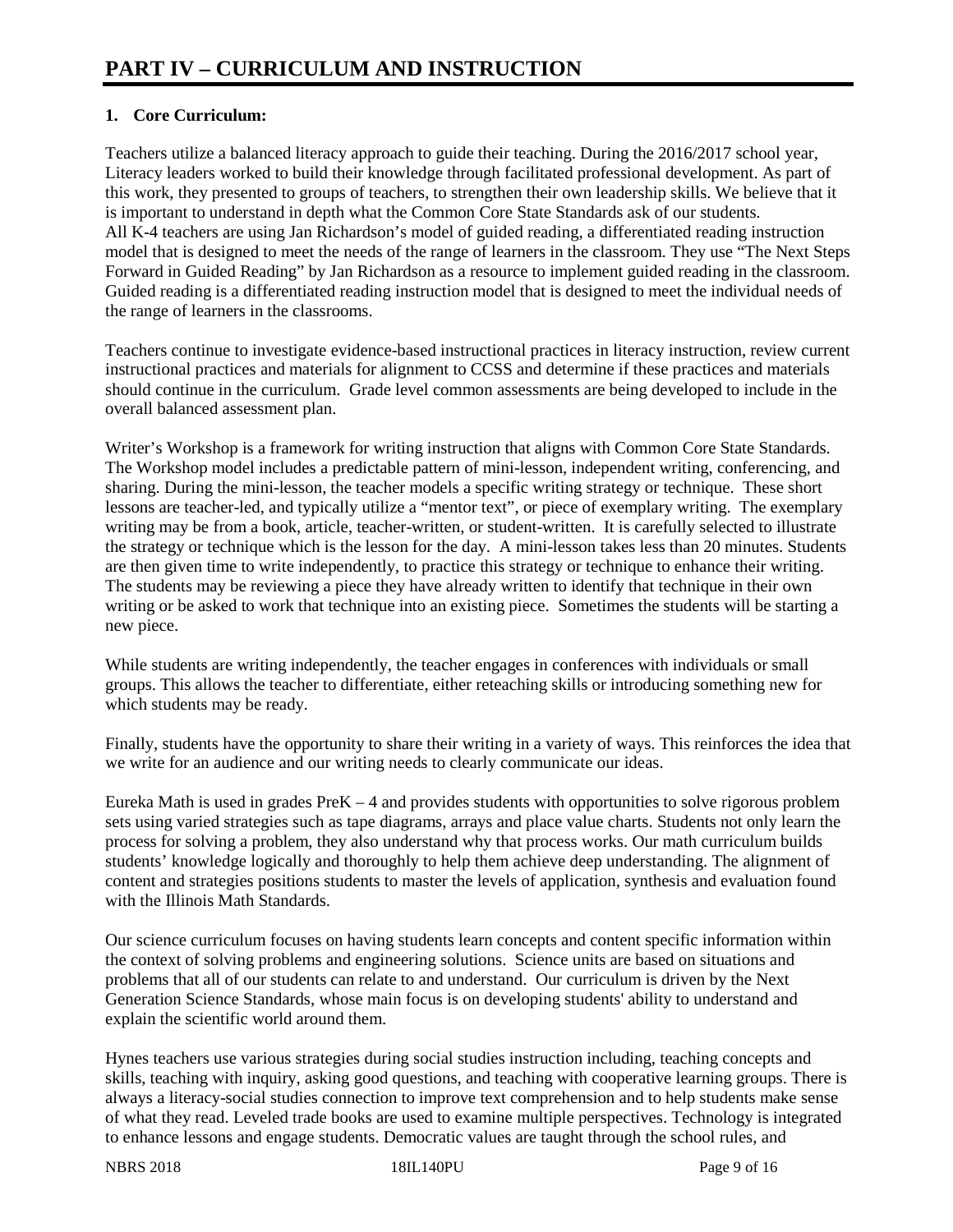classroom rules established by both the teacher and students. Current events are taught and discussed using age appropriate text.

Hynes offers a blended preschool program for three and four-year-old children who are district residents. The program uses as its foundation the research-based Creative Curriculum. Our program's objectives are to foster language and literacy development, provide math readiness activities through Eureka Math, offer inquiry-based social studies and STEM experiences, provide art, music, and drama activities, build gross motor and fine motor skills, and nurture social and emotional development. The preschool teacher utilizes a language rich approach to teaching that is aligned with the elementary curriculum, which helps to provide a smooth transition to kindergarten.

## **2. Other Curriculum Areas:**

Our general music teacher shares her love of music with our children. She holds Orff certification and uses the Orff method in the music classroom. This encourages children to learn the way they naturally do, by moving, performing, and creating music. The teacher-created music curriculum outlines content standards specific to each grade level. The standards begin with the fundamentals of music such as steady beat in the lower grades and culminate in music reading and composition in the upper grades. Many different learning experiences such as listening, performing, reading, and creating are provided to address each unique learning style of the students. Our hope is to inspire a love of music in our children, as well as develop their musicianship skills. PreK4 and kindergarten students attend class once a week, while students in Grades 1-4 attend three times a week during the first two academic quarters. Each year the students participate in an evening music fest, where they perform selections highlighting their music skills as well as their love of music. In addition, we have a 3rd and 4th grade chorus which has a 30-minute rehearsal once a week during recess. The Hynes chorus performs at both a winter and spring concert.

Our band program at Hynes continues to grow and flourish. Students have the opportunity to begin a band instrument in fourth grade. They have a 30-minute small group lesson during their recess period once a week, and a 1-hour ensemble rehearsal every Tuesday after school. Within the first three months, the students perform at an evening concert, and by the end of 4th grade, they are playing a full sheet of music at the spring concert.

The Hynes art program focuses on creating and appreciating art using a variety of materials. The students study famous artists, art periods, and styles of art that inspire their learning and creativity. Students work in both two-dimensional and three-dimensional media using drawing tools, various paints, and sculptural materials. Hynes Pre-K 4 and Kindergarten students receive art class once a week for 20 minutes. PreK4 and kindergarten students attend class once a week, while students in Grades 1-4 attend three times a week during the last two academic quarters. Each year we have a school-wide Celebration of Art that features a piece of art from every Hynes student. It is a wonderful evening event for students, parents, staff and community members to gather together and enjoy the beautiful artwork our students have created over the school year.

Hynes students in Grades 1-4 participate in a daily physical education class, kindergarteners twice a week, and preschoolers once a week. As lifelong athletes, our teachers have a passion for the health and wellness of both body and mind. They use their talents and experiences inside and outside of the classroom to recognize and address the unique genius of every student at Hynes. At the elementary level, there is no one size fits all physical education. Our teachers work to challenge their students through developmentally appropriate progressions to ensure motor competency. This encourages and prepares all children to make positive lifelong decisions about physical activity. Physical education activities include low organized games (chasing, fleeing, and dodging), gymnastics, rhythm and dance, parachute, cooperative teambuilding, sport cup stacking soccer, football, basketball, volleyball, tee ball/softball, bowling, health, nutrition, and fitness testing using the FitnessGram program. This year, our parents, staff and community members will be invited to our first Wellness Night featuring students demonstrating their learning, as well as health and nutrition support from community professionals.

NBRS 2018 18IL140PU Page 10 of 16 Technology is fully integrated into the students' learning activities. Each classroom has an interactive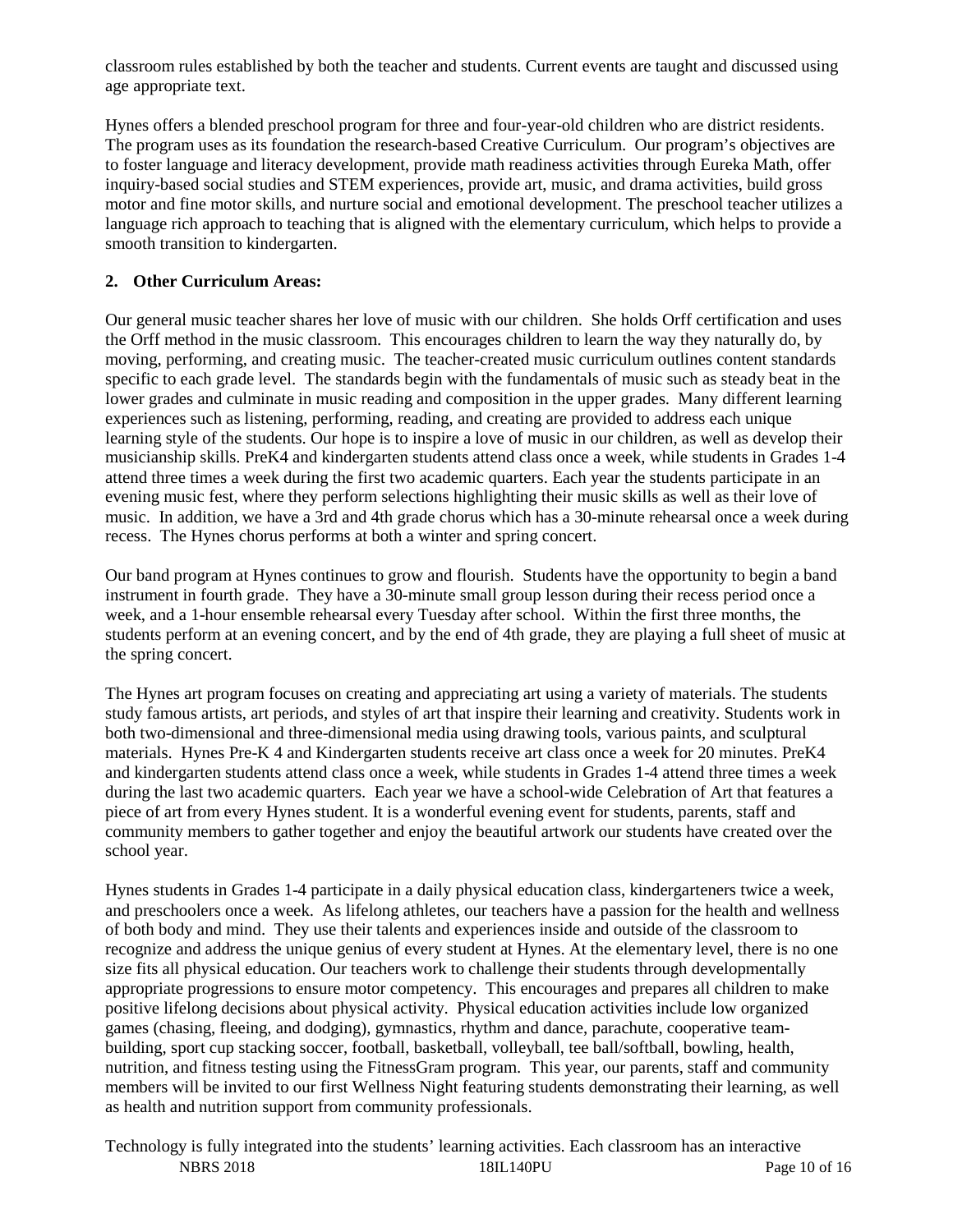whiteboard, document camera, and mobile teacher workstation; all are used extensively in teaching and learning. Students in Preschool-Grade 2 use iPad's, while the 3rd and 4th graders use Chromebooks. All students progress through an age-appropriate technology "boot camp" to learn about internet safety and digital citizenship. Our technology coach works with teachers to introduce new software programs and applications which challenge students to modify and redefine their learning tasks and products. In addition, the students have scheduled time twice a week to access the technology lab and the media center to practice their skills, perform research and circulate books.

#### **3. Instructional Methods, Interventions, and Assessments:**

Instruction is planned and delivered to be developmentally appropriate, challenging, and engaging. Teachers collaborate with the literacy, math, and science directors from our high school to ensure that curriculum, instruction, and assessment are well-articulated and rigorous.

In literacy, teachers use the structure of the Daily 5 (read to self, read to someone, listen to reading, word work, work on writing) to assist students in developing habits of reading, writing and working independently, as well as increasing stamina. Students select their tasks from the five and work toward their personalized goals. This structure allows for whole group and small group instruction, as well as partner and independent work. It allows teachers to meet individual needs through guided reading groups and individual conferences. All students have a subscription to RAZ-Kids, an online application that allows students to read self-selected, authentic literature at their independent level.

The Hynes writing program employs a writing workshop model. Students work through the writing process to produce many pieces, some of which are published and placed in their individual writing portfolios. Teachers use a common grade-level rubric to support peer evaluation and guide their student conferences. At the end of the year, portfolios are collected and passed on to the teacher at the next grade level. In this way, teachers and students can review and reflect on writing progress made throughout the students' elementary years.

In math, whole group, small group, and individual instruction allows for a high degree of differentiation. Students collaborate with their table groups or shoulder partners to work through a daily application problem, as well as the problems in the concept development segment. Students also have access to Zearn, a math application that is aligned to Eureka Math and allows for students to work at their own level and at their own pace. Early finishers use Zearn in class; students also use it at home to accelerate or to reinforce.

Teachers use a variety of formative and summative assessments to identify students' strengths and needs. Preschool students are assessed with the Individual Growth and Development Indicators of Early Literacy and Numeracy (IGDI's). In fall, winter, and spring, all students in kindergarten and first grade are benchmarked in early literacy and numeracy using AIMSweb, while second through fourth graders are benchmarked in literacy and math using AIMSweb's curriculum-based measurements.

Fountas and Pinnell's Benchmarking Assessment System (BAS) is administered to kindergarten through second grade students to assess comprehension. In addition, teachers use oral reading records in kindergarten through second grade to monitor progress in reading fluency and to assist in guided reading placement.

The Measures of Academic Progress (MAP) is given three times a year to second, third, and fourth graders to measure student growth in English language arts and math. In spring, our third and fourth grade students take the Partnership for Assessment of Readiness for College and Careers (PARCC) to measure whether students are on track for success in college and careers.

Regular classroom assessments include "sprints" to develop fluency in math facts, vocabulary and grammar quizzes, spelling dictation, mid and end of chapter/module tests in reading and math. Assessment in science is through the use of STEM modules and in social studies through collaborative projects.

NBRS 2018 18IL140PU Page 11 of 16 Small group pull-out interventions are provided for students making less than expected progress, or those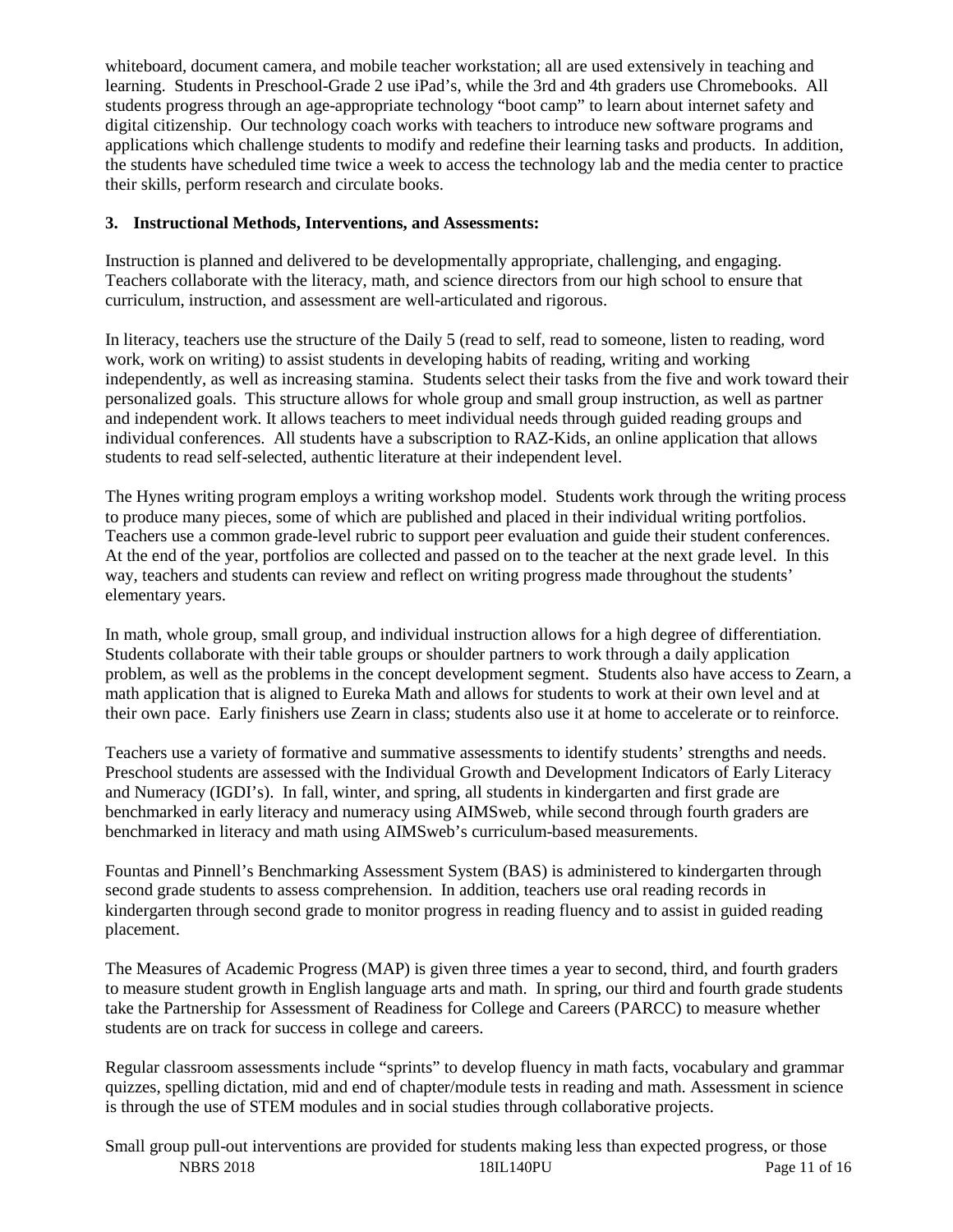struggling in specific skills or strategies. The reading specialist sees small groups of students two to four times a week to work on decoding, fluency, and comprehension strategies. Students are progress monitored every two to three weeks, and groups are flexible. Benchmark and progress monitoring data is regularly reviewed, and students move in and out of reading support, as indicated.

A teacher assistant provides additional sessions for students using the Lexia Core 5 intervention. This is an online application that offers practice and reinforcement in the five core pillars of reading: phonemic awareness, phonics, fluency, vocabulary and comprehension. Students' progress through the levels, earning certificates of achievement.

The math support teacher sees small groups of students two to three times a week to work on math fluency, concept development and problem-solving strategies. Students are selected based on benchmarking and classroom assessment data. They are progress monitored regularly and the results are used to inform math instruction in the classroom and in the intervention groups.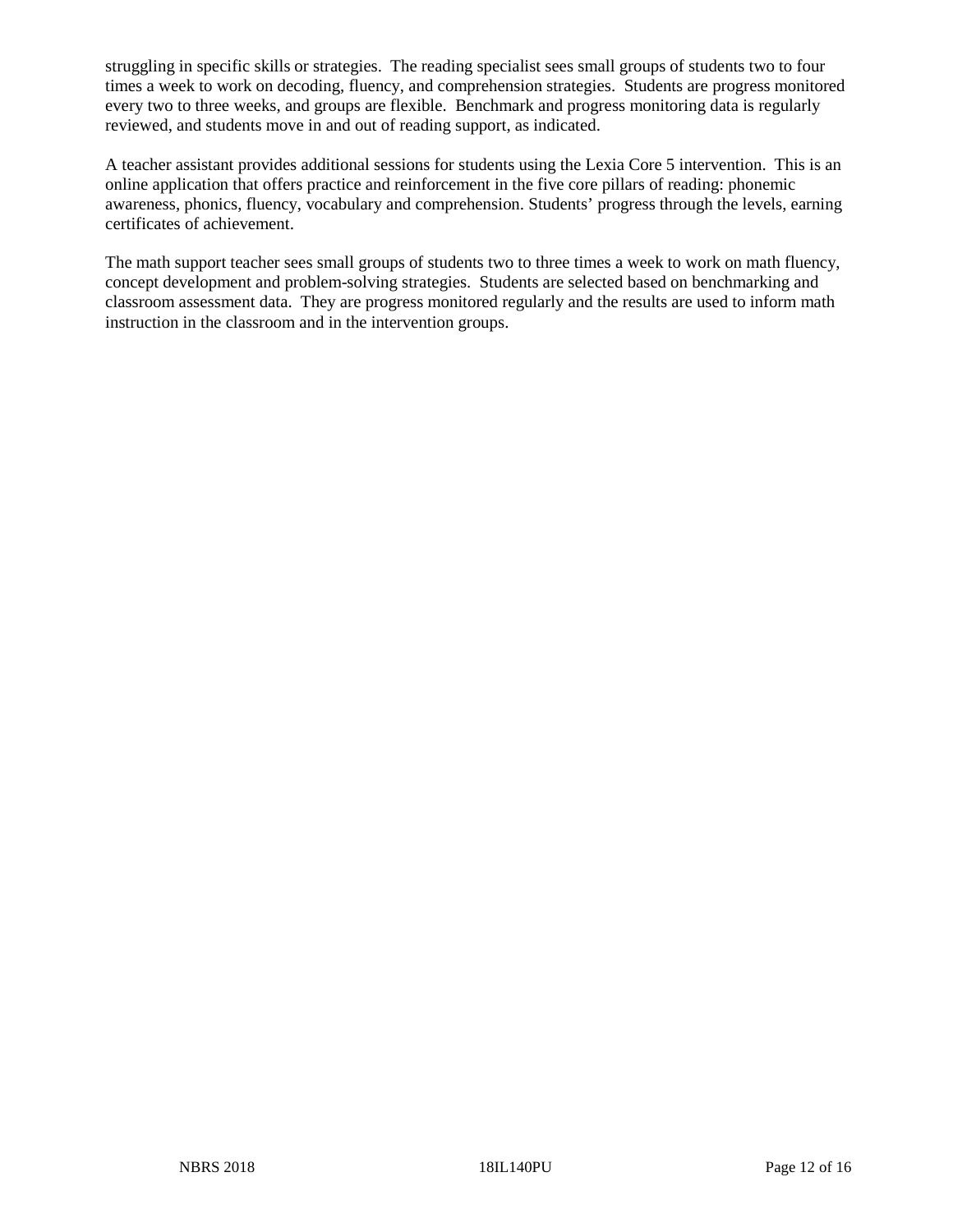#### **1. School Climate/Culture:**

Hynes is a warm and welcoming school. Parents, community members, university supervisors, and educators from other districts remark about the warmth they feel when visiting. Staff take a personalized interest in each member of the Hynes community. They demonstrate respect and camaraderie in their interactions, and they show genuine care and concern to students, parents, and visitors. The principal and staff are readily available to all stakeholders to listen, problem-solve and support. A culture and climate of kindness and positivity is valued. Safety is a top priority; the vigilance of staff and parents allows our students to feel safe and comfortable at school and focused on their academics, social needs and emotional growth.

Teachers form close working relationships with their team members, and regularly work across grade levels and disciplines, to plan activities or share ideas and resources. Each staff meeting begins with a teaching and learning segment where staff members share ideas, strategies or resources for the benefit of all. At the beginning of the year, we hold an assembly to introduce our new students and staff and to welcome everyone back to school. New students each have a classroom buddy, and new teachers receive a mentor. The guidance counselor meets with each new student and staff member. She creates a newcomer bulletin board in the hallway, complete with pictures and personal statements.

Throughout the year, we participate in activities to foster kindness, unity, support and empathy. In many classrooms, teachers and students recognize and celebrate a student of the week or month. Through this activity, the specialness of students' traditions and cultures is acknowledged. Our school has participated in the Great Kindness Challenge, as well as Unity Day and Safety Day.

Relationships are nurtured through Friendship Groups where students can model and learn pro-social strategies, as well as Reading Buddies which fosters relationships across grade levels. In Peer Buddies, each volunteer helps another child develop new friendships and friendship-making skills, and CUFFS (Cardinals United for Friendship and Song) links our special needs students with their peers. Our Volunteer Service Club members support military members, share valentines with local seniors, raise funds for hurricane relief, and make birthday cards for hospitalized children.

On the last day of school, at a farewell assembly, we acknowledge our students and staff who are moving away, going to middle school or retiring. There are hugs and tears among students, parents and staff as we wish all a fond farewell.

#### **2. Engaging Families and Community:**

As a building principal, I pride myself on being a servant leader who continues to build and sustain positive relationships with families, community leaders and organizations to prepare the groundwork for creating partnerships and engaging the community. Building partnerships is always based on addressing the needs of students and improving learning outcomes. The involvement of teachers, staff, and parents is reflected in the positive school climate and staff morale at Hynes Elementary School. I work collaboratively with teams to ensure that systems are in place to help create the conditions for staff and students to work effectively together and with the community. Simple, clear goals and effective processes for community engagement are effectively communicated to provide for a measure of consistency in approach and action. I believe it is the people that make a difference in a school. Active listening, communicating, and engaging stakeholders builds community support and increases student achievement and success.

Frequent communication and engagement with parents is key. Our website provides school and class information, and our online portal has updated student progress information. Phone calls, notes, and meetings keep parents informed of their children's achievements and challenges. Parents and community members are welcomed as classroom volunteers on a regular basis. They help monitor literacy centers, listen to individual children read, quiz students on math facts and spelling words, as well as assist at class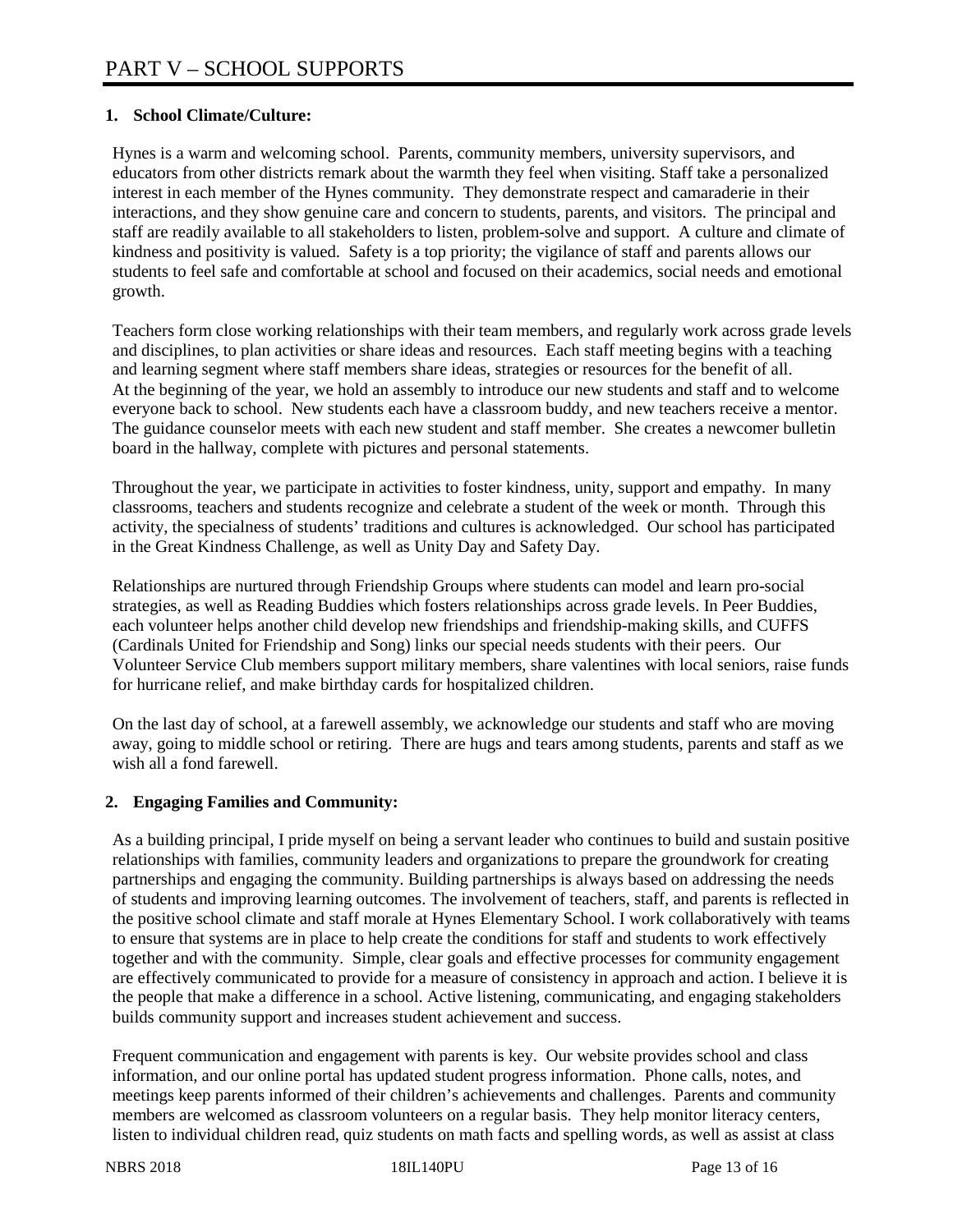parties and on field trips. Our Open House, parent-teacher conferences, and Science and Art Expos are well attended by parents and community members. Parents and students also participate in our Kids Can Code evening series. Our English Learner Family Night was a great success. Ethnic dinner dishes and prizes were donated by several local restaurants, as well as the public library.

We have many partnerships with entities in the community which support our students' growth and development. We partner with our high school for the "That's My Story" event. Hynes students write stories which the high school drama students perform at an assembly for our students. Our second graders invite the mayor to visit and speak about his role in government. All grades partner with the Junior Achievement program to learn about financial stewardship and entrepreneurship. The public librarian, police officers, and firefighters are regular visitors, as are "Mystery Readers", which are parents, staff or community members. All of these activities broaden our students' experiences and enrich their learning.

#### **3. Professional Development:**

Professional learning for teachers is an essential strategy for supporting the skills students need to be successful in school. For students to develop the 21st Century skills of problem-solving, communication and collaboration, and self-direction while developing mastery of challenging content, teachers must learn and refine the principles and methods of instruction required to teach these skills.

The professional development approach for Hynes begins by analyzing data through the school's grade level teams. The team looks through data to identify needs in core subject areas and performance from specific groups of students. Recently the teams have been using Tableau data visualizations to identify the areas for growth within the organization. This analysis leads to long term and short term professional development planning for staff.

Literacy leaders and STEM leaders at Hynes study the research with grade level leaders alongside curriculum directors. Leaders dive into the research to understand the best practices in instruction and make recommendations to the building and district administration. The next phase of professional development embeds teaching strategies that are content focused to support teacher learning within the context of their classroom. Through our partnership with our high school, content area specialists provide coaching and modeling for Hynes teachers. They offer valuable feedback to individual teachers with the understanding that teacher training must be differentiated just as instruction is for students.

Teachers participate in active learning which provides them with the opportunity to design and try out new teaching strategies. Frequent collaboration with their grade level teams allows for sharing of ideas and time to reflect on and plan future lessons. Teacher Institute days are designed to meet the needs of specific grade bands and content areas; they are planned to review models of effective practice. During these days, teams may also have the opportunity to plan units of study. At Hynes, teacher training is ongoing with adequate time to learn, practice, implement and reflect upon new strategies. Faculty meetings provide another time for sharing with peers and celebrating success. As the principal, I am mindful that change takes time, and I am intentional about communicating this message with my teachers. Hynes has seen much success in student achievement as a result of supportive and dedicated professionals who strive to be the best they can be. Improving teacher practice never ends, and at Hynes, we are driven by our district's vision, Inspiring Learners for Lifelong Success.

#### **4. School Leadership:**

I believe that a school's vision, mission and goals must maintain its focus on student learning. All students must have the opportunity to acquire a quality education in a school that is safe, nurturing and productive. School administrators must provide the tools and resources for teachers so that all students achieve at the high levels needed to prepare them to lead fulfilling and productive lives, to succeed in academic and employment settings, and to make a positive contribution to society. My philosophy of education has matured throughout the years. I have experienced the perspective of the teacher who strives to meet the diverse needs of each student in a classroom, as well as the principal who collaborates with teachers and families to provide opportunities for student inquiry within the framework of a clearly articulated,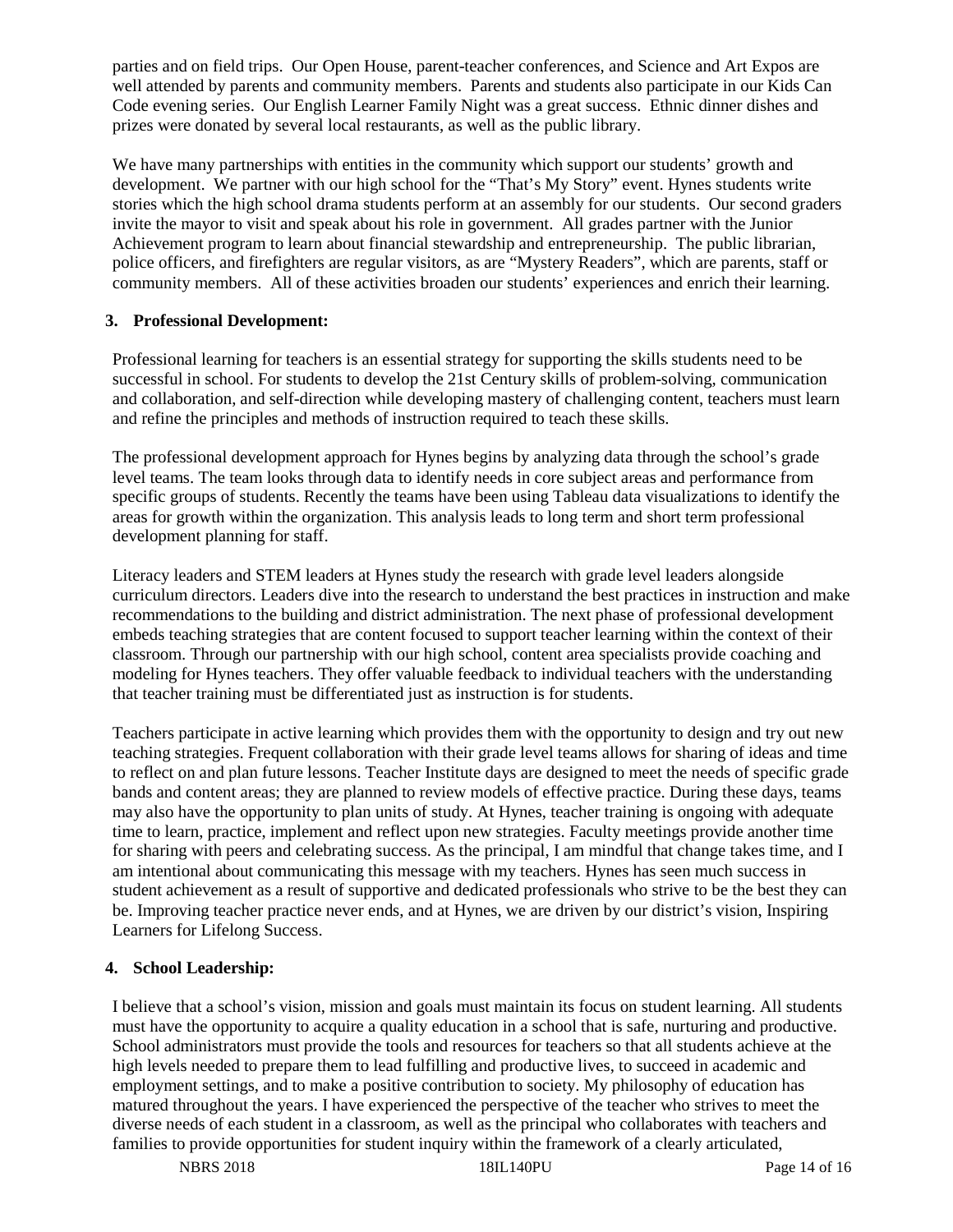developmentally appropriate, child-centered curriculum.

Hynes has experienced a unique opportunity for leadership. Teacher leaders were offered the chance to work with our high school's math, science, and literacy directors to research and help guide decisions in curriculum and instruction. We currently have three STEM leaders and three Literacy leaders. Each leader group meets four to six times a year to receive professional development, as well as to articulate with a neighboring district's leaders. Our leaders return to school and share their learning with the Hynes teachers in their team meetings and at our staff meetings. Sharing responsibility for leadership has encouraged more open dialogue and collaboration as well as increasing ownership for changes in teaching and learning.

My educational philosophy is rooted in a belief that the leadership in the school will directly influence how students are taught in the classroom. As the building principal, keeping the district vision alive and energized is a priority. Providing the leadership required to effectively articulate the vision and mission of the school district is essential. I believe that as a principal, I must lead by example, put students first in all decisions and actions, build relationships through trust, utilize fiscal and human resources with great stewardship, and conduct all interactions with truth, transparency, and collaboration. In summary, students deserve and should be provided a high-quality education that is rigorous, enables them to think critically, and fosters a respect for personal and cultural diversity.